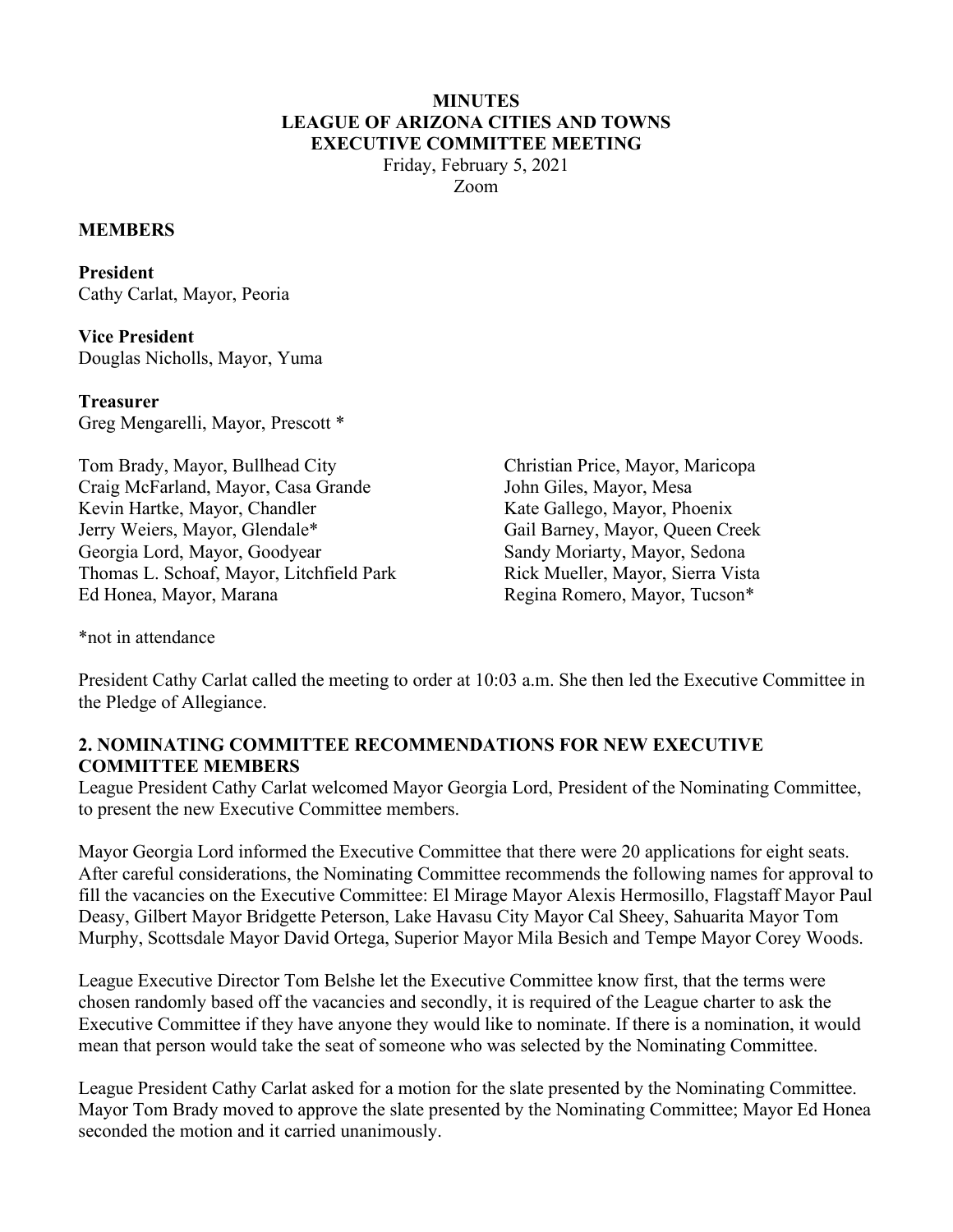## **1. REVIEW AND ADOPTION OF MINUTES**

President Cathy Carlat requested a motion on the adoption of the minutes. Mayor Kevin Hartke moved to approve the minutes of the November 20, 2020 Executive Committee Meeting; Mayor Craig McFarland seconded the motion and it carried unanimously.

# **3. LEGISLATIVE POLICY OVERVIEW AND SESSION UPDATE**

President Cathy Carlat called upon League Legislative Director Nick Ponder for the legislative policy overview and session update.

League Legislative Director Nick Ponder let the Executive Committee know 1621 bills have been dropped to this date. The first item to review is the Governor's budget. There is an unspecified tax cut of 200 million dollars over three years for a total of 600 million dollars. Cities and towns receive 15 percent of those funds. It has been asked that if any tax cuts are pursued, if they would do it in a way after the municipalities get their distribution. In addition to the proposed income tax cuts, 10 million dollars in grants were allocated for rural broadband expansion, 64 million dollars allocated to the widening of I-17 north of Phoenix and 33 million dollars for a broadband corridor from Flagstaff to the Arizona/California border off I-40. A document was sent out showing how it would impact all cities and towns. Cities and towns also received a survey on how cutting income tax could affect them directly.

Legislative Director Ponder also discussed the firefighter presumptive cancer bill. The League signed in support of the bill. It is being asked that the 15 million dollars that cities and towns are currently contributing to the department of revenue be able to be contributed to a firefighter cancer fund for cities and towns, increasing workers compensation and reinsurance dues. This was presented to the intergovernmental community and officers last week. This is being perceived well at the legislature.

There are two Short Term Rental bills being focused on SB1379, which is an industry bill that redefines certain penalty structures. The way the statue is written preempts the cities and towns' occupancy ordinances. The League testified in opposition of this bill, which passed through the committee. The League will continue to push the opposition of the bill and showing how this negatively affects city and town occupancy ordinances. The current Short Term Rental Bill HB 2481 is the same as SB1154 from last year. It protects industries saying cities and towns cannot ban short-term rentals. This bill specifies that short-term and long-term rentals are different which allows cities and towns to institute reasonable zoning ordinances. It makes occupancy consistent with municipal ordinates and allows cities and towns to require licensing allowing the cities and towns to know how many short-term rentals they have as well as not permitting licensing if zoning deems property as not to qualify.

Mayor Sandy Moriarty asked what the prospects are for the cities and towns being able to license. Mr. Ponder answered at this point the industry was only okay with a statewide license but a concern with this is there may not be enough funding or adequate investigations.

Next, Mr. Ponder went over the two construction sales tax bills. HB2211 is a bill by Representative Regina Cobb pushing an effort to move all contracting to point of purchase. In the last two years, alteration tax would take any project expanding square footing, would be prime contracting and anything not expanding square foot is point of purchase. The issue with that is many projects would not fall under prime contracting resulting in significant revenue loss for cities and towns. It did not get enough votes to push through last year, but Representative Cobb has brought it forward again this year. It has not yet been reviewed in committees.

There are three bills in law enforcement budget, related to a movement to defund the police. These bills directly target municipalities budget. SB1333 does not allow cities and towns to reduce the budget, but if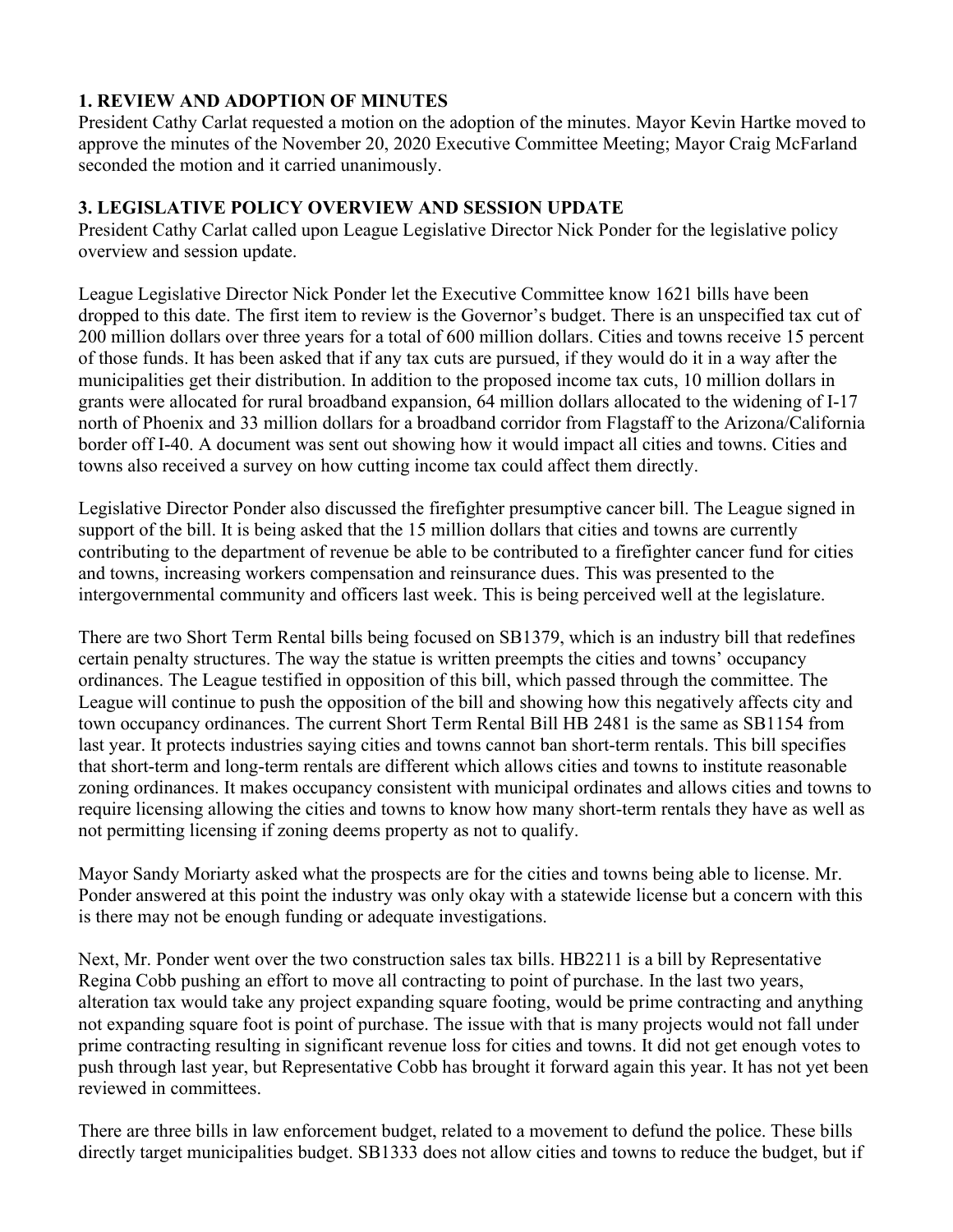the budget is reduced it would be required to notify the state treasurer who would then withhold state shared revenue. SB2310 says cities and towns may not reassign police positions. The third bill is HB3410 which says you cannot disproportionately reduce law enforcement budgets or the municipality would lose shared revenue. The League will be opposing this bill due to local control. It will be made clear that cities and towns value law enforcement.

Mr. Ponder also reviewed State of Emergency Bills. There are several bills that would result in an end to the Governor's State of Emergency as a result of COVID. The challenge with this is if it goes away, so do funds from FEMA. The League believes this is not the right approach.

Mr. Ponder let the Executive Committee know there is a telecommunications provider is trying to create an anti-competitor language to the city and town right of way, trying to get their infrastructure set up for free. The League is working on amendments to resolve this issue.

Mayor Craig McFarland asked Legislative Director Ponder if the League would support SB1461, the widening of Interstate 10.

Mr. Ponder said that they typically road projects an individual city it is not weighed in on but since this bill affects the entire state, the League is inclined to support the bill.

President Cathy Carlat highlighted that this issue needs to be brought back to the Board for discussion on how the League supports roadway bills for clarification moving forward.

Mayor Craig McFarland pulled his request for the League to support SB1461.

# **4. REPORT FROM LEAGUE BUDGET SUBCOMMITTEE**

President Cathy Carlat invited League Executive Director Tom Belshe to provide a review of the league budget.

League Executive Director Tom Belshe let the Executive Committee know that the subcommittee met to go over what is needed next year to provide all services. Since Mayor Mengarelli could not be here today, he has asked member of the subcommittee Mayor Price to deliver the report.

Mayor Christian Price reminded the Executive Committee that dues were cut by 15 percent last year due to COVID-19. Additionally, the Annual Conference was cancelled and held virtually without any registration fees. This year it is proposed to go back to the normal dues amount proposed last year before the 15 percent reduction. Mayor Price highlighted a few additional increases in costs to a variety of areas: a 3 percent salary increase for cost of living for League employees, which was not given last year and increased benefit costs; additionally the use of Rounds Consulting will now be on an annual contract instead of an as-needed basis. Because of impacts of COVID-19 the League had to tap into the reserves in order to cover the shortfalls from the budget decreases. This year, a hybrid conference will be held for the annual conference, which will help offset costs and maintain a break even to prevent dipping into reserves. The Property Corporation budget has no changes.

Mayor Sandy Moriarty would like to raise an issue regarding the dues amount for the extremely small cities, with a population of under 2,000. Additionally, she noted that Tempe is paying more than some of the larger cities.